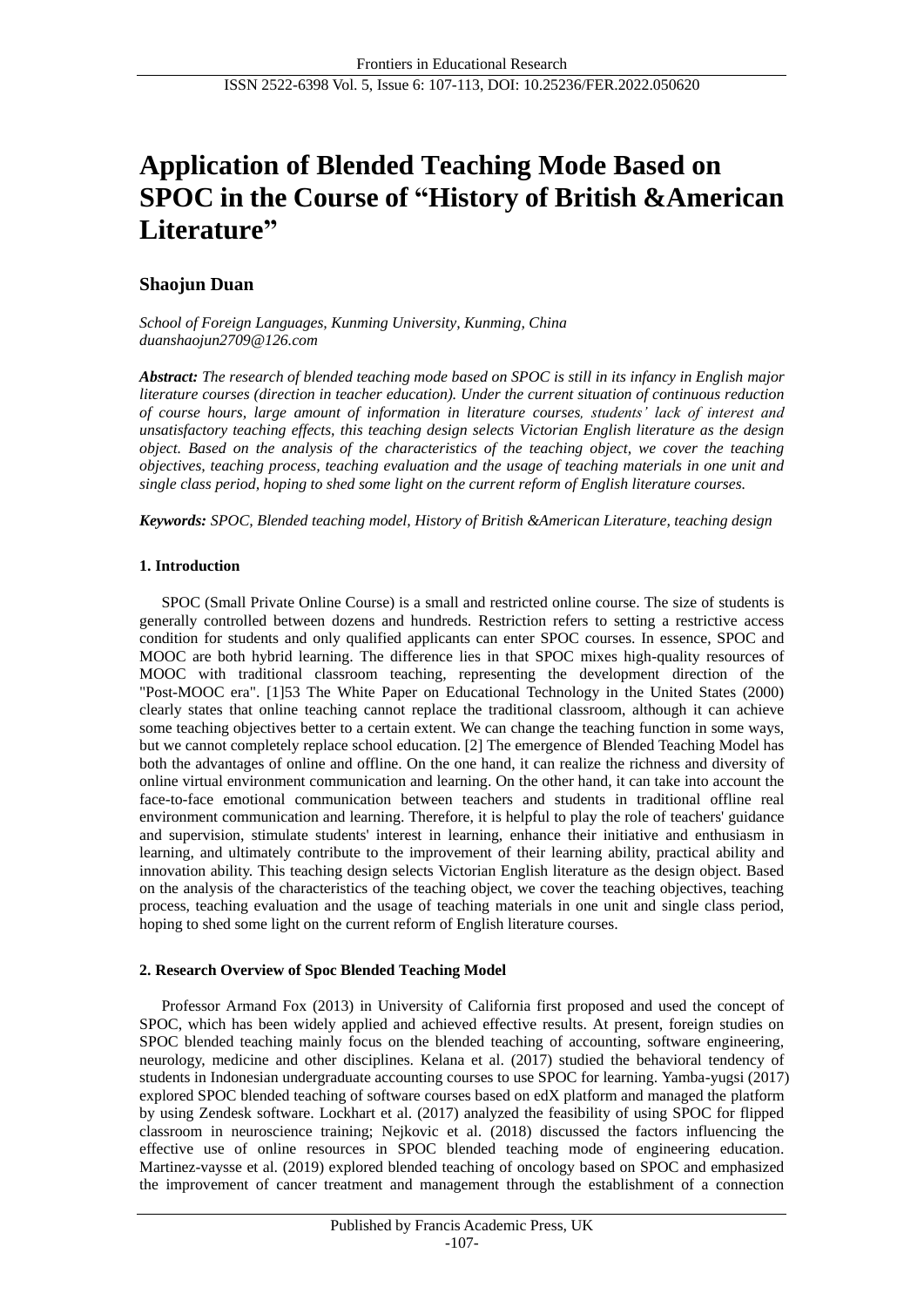between the community and the hospital. A few language and culture courses were involved in SPOC. For example, Bartalesi-Graf, D (2017) analyzed SPOC blended teaching of Italian language and culture courses. In China, SPOC mixed teaching mode was introduced in 2014, and since then has been applied in the teaching curriculum reform of science and engineering subjects and college English. The results mainly focus on two aspects: 1. Discussion on the concept of blended teaching based on SPOC. 2. Research on the construction of mixed teaching mode based on SPOC. From the perspective of the first aspect of research, scholars mainly focus on sorting out the evolution process from MOOC to SPOC, analyzing the concept of SPOC, and the characteristics and advantages of SPOC. It is believed that SPOC can organically combine high-quality MOOC resources with the advantages of face-to-face classroom teaching, realizing the reconstruction and innovation of teaching process. For example, Chen Ran et al. (2015) designed a mixed learning mode based on the characteristics of SPOC resources and the actual needs of teaching reform in colleges and universities, and he took the course "C language programming" as an example to design an application case. However, the overall quality of the research on the application of college English reform is not high. Most of the research stays at the level of preaching SPOC theory, and only a few are empirical studies. Compared with the reform in college English classes, the teaching reform in English major courses in China lags behind. So far, the research on the blended teaching model based on SPOC in English major courses is still in its infancy. The following is a practical application case of teaching design based on SPOC mixed teaching in the course of "History of English and American Literature" .

## **3. Unit Teaching Design Scheme**

#### *3.1. Characteristics of Teaching Objects*

This course is aimed at 141 students from Class 1, 2 and 3, majoring in English teacher education, grade 2019, in the School of Foreign Languages of Kunming University. Most of these students have a good foundation when they enter the school. They have a solid basic English language skills and have a good foundation in listening, speaking, reading, writing and translation. All students in the class of 2019 are self-funded normal school students. Compared with those students who are funded by the government or receive free education, and will be directly assigned by our government to work in the place where they come after graduation without taking an exam, so these students in the class of 2019 face greater new challenges. Most of them will have to choose to participate in the recruitment and interview after graduation, and then be assigned to teach in primary and secondary schools in towns and villages of Yunnan province if they pass all kinds of examinations. A small number of students may stay in the city to work in various English training institutions or take postgraduate entrance exams for further study. Regardless of the employment channel, due to the fierce competition, the students of grade 2019 show high enthusiasm for learning and strong independent learning ability for their own future and dreams. On the basis of the first three semesters' courses learning, now they can better master the basic knowledge of vocabulary and grammar through independent learning, yet their ability of discourse interpretation is weak, thus the appropriateness, richness and higher order of language output need to be improved.

## *3.2. Duration and Overall Objectives of This Course*

This course lasts for 17 weeks, 2 hours per week, a total of 34 hours (including the final examination). Its overall objective is to give students a comprehensive understanding of the origin and development history of British and American literature, as well as the important ideological trends, literary schools, major representative writers and their major works in the context of specific periods. On this basis, through the appreciation of selected fragments, students can not only broaden their knowledge and horizons, but also improve their comprehensive English language using ability, literary appreciation ability and cross-cultural thinking ability, thus laying a solid foundation for the further study about British and American literary works.

#### *3.3. Unit Teaching Objectives*

English Literature in the Victorian Age

After learning this unit, students should be able to: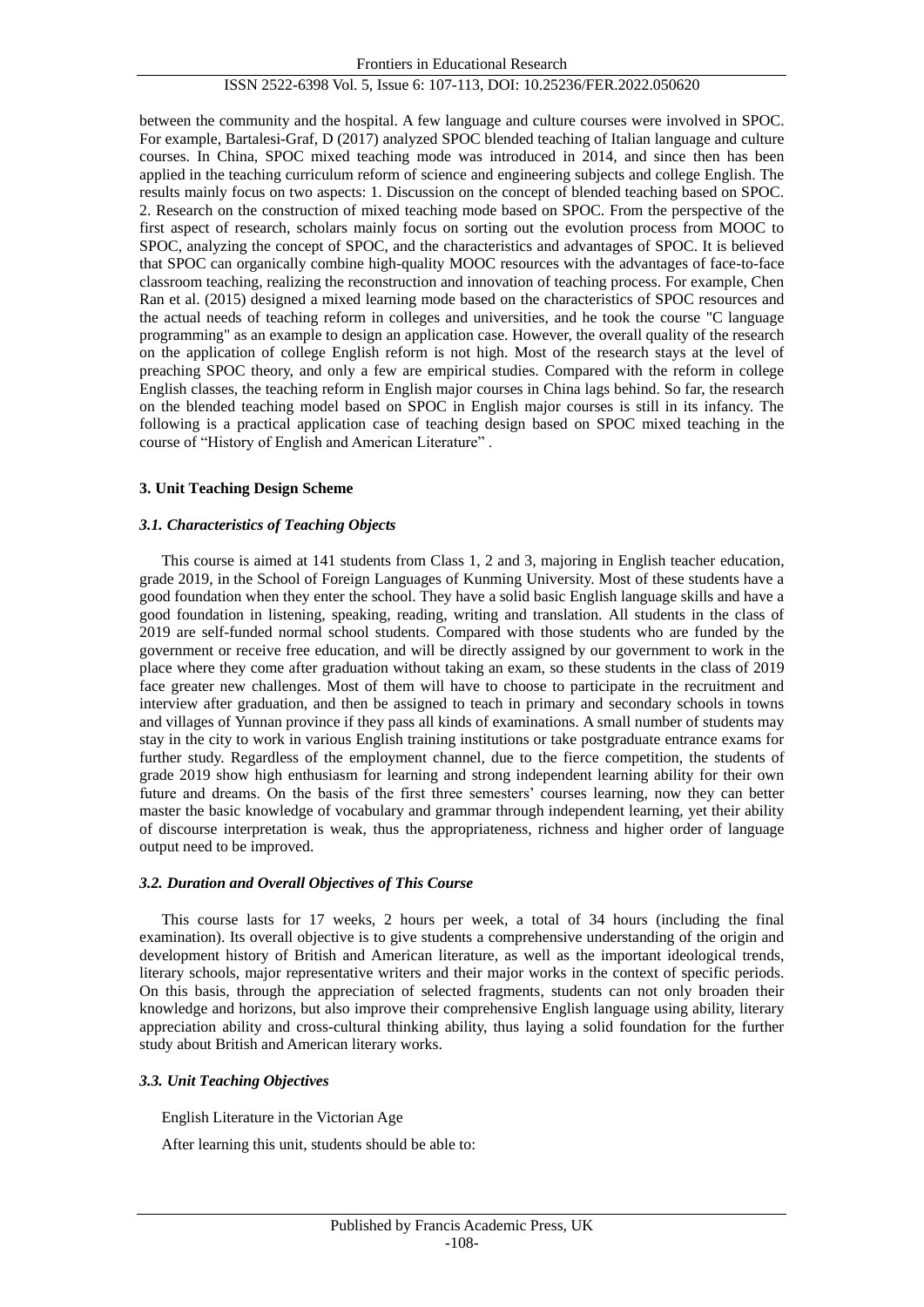| Linguistic | (1) Interpret the meaning of the pun word, "board".                                                                                                                                         |  |  |  |  |  |
|------------|---------------------------------------------------------------------------------------------------------------------------------------------------------------------------------------------|--|--|--|--|--|
|            | (2) Learn the parallel structure, "It was the , It was the , It was the , etc."                                                                                                             |  |  |  |  |  |
| objectives | (3) Appreciate and create a paradox.                                                                                                                                                        |  |  |  |  |  |
|            | (4) Know and remember: brief history of English Literature in the Victorian<br>Age (highlight its unignorable high status); Major writers and their<br>representative works in this period. |  |  |  |  |  |
|            | (5) Define "English critical realism".                                                                                                                                                      |  |  |  |  |  |
|            | (6) Find out the hidden problems beneath the shining surface of Victorian Age<br>through text-reading or video watching.                                                                    |  |  |  |  |  |
|            | (7) Write about personal's view about how to deal with the current epidemic<br>situation.                                                                                                   |  |  |  |  |  |
|            | (8) Make a comparison between Victorian Age and Tan dynasty by comparing<br>Dickens with Dufu from the perspective of critical realism.(group work)                                         |  |  |  |  |  |
| Moral      | (1) Try to judge the characters from a dialectical point of view.                                                                                                                           |  |  |  |  |  |
| objectives | (2) Have a better understanding of 'Life is a hard journey, and he who can<br>endure and persist has the chance to enjoy the happy moments".                                                |  |  |  |  |  |
|            | (3) Know the importance of "integrity" and "friendship".                                                                                                                                    |  |  |  |  |  |
|            | (4) Strengthen the confidence in Chinese culture.                                                                                                                                           |  |  |  |  |  |

*Table 1: Linguistic and moral objectives*

# *3.4. Unit Teaching Process*

# *3.4.1. The main content, time allocation, design concept and ideas.*

|  |  | Table 2: The main content, time allocation, design concept and ideas |  |  |
|--|--|----------------------------------------------------------------------|--|--|
|  |  |                                                                      |  |  |

| The main content of this unit                                                                                                                                                                                                                                                                                                                                                                                                                                                                                                                                                                                                                                                                                                                                                                   | Time<br>allocation                                                                                                 | Design concept and ideas                                                                                                                                                                                                                                                                                                                                                                                                                                                                                                                                                                                                                                                                                                                                                                                                                                                                                                                                                                                                                                                                                         |
|-------------------------------------------------------------------------------------------------------------------------------------------------------------------------------------------------------------------------------------------------------------------------------------------------------------------------------------------------------------------------------------------------------------------------------------------------------------------------------------------------------------------------------------------------------------------------------------------------------------------------------------------------------------------------------------------------------------------------------------------------------------------------------------------------|--------------------------------------------------------------------------------------------------------------------|------------------------------------------------------------------------------------------------------------------------------------------------------------------------------------------------------------------------------------------------------------------------------------------------------------------------------------------------------------------------------------------------------------------------------------------------------------------------------------------------------------------------------------------------------------------------------------------------------------------------------------------------------------------------------------------------------------------------------------------------------------------------------------------------------------------------------------------------------------------------------------------------------------------------------------------------------------------------------------------------------------------------------------------------------------------------------------------------------------------|
| (1) General introduction: Background information<br>about English Literature in the Victorian Age<br>(2) Terminology: English critical realism<br>(3) Major writers and their representative works in this<br>period<br>(4) Case study: Charles Dickens (1812-1870), The<br>Period (Excerpt) from A Tale of Two Cities; Chapter<br>2 (Excerpt) from Oliver Twist<br>(5) Evaluation of Students' writing: In the current<br>international and domestic epidemic situation, write<br>about, as individuals, how we should face the reality<br>and take some measures to live a better life,to study<br>better and to make more progress in the future.<br>(6) Comparison between Victorian Age and Tan<br>dynasty through comparing Dickens with Dufu from<br>the perspective of critical realism | $(1)$ to $(4)$ for 2<br>periods;<br>$(5)$ and $(6)$ for 2<br>periods;<br>This unit takes<br>4 periods in<br>total. | Design Concept: The unit is designed<br>to integrate language and content<br>(CLIL) (Coyle, D., Hood, P., Marsh,<br>D., 2010), a blended teaching model<br>based on SPOC, and the principles of<br>critical English teaching (Sun<br>Youzhong, 2019) in order to realize<br>the comprehensive cultivation of<br>students' English language<br>comprehensive ability, literary<br>appreciation ability, cross-cultural<br>communication ability and critical<br>thinking ability as well, so as to<br>achieve the purpose of education.<br>Design ideas: Before class, students<br>watch videos online and offline, read<br>textbooks, study by themselves and<br>adopt other links as well to complete<br>the preliminary knowledge<br>accumulation; In class, through the<br>teacher's guidance and explanation,<br>students discuss and speak in groups,<br>the teacher and students finish the task<br>of analyzing the selected text and<br>comparing the two writers together;<br>After class, students consolidate and<br>summarize what they have learned<br>through practice and substantive<br>writing. |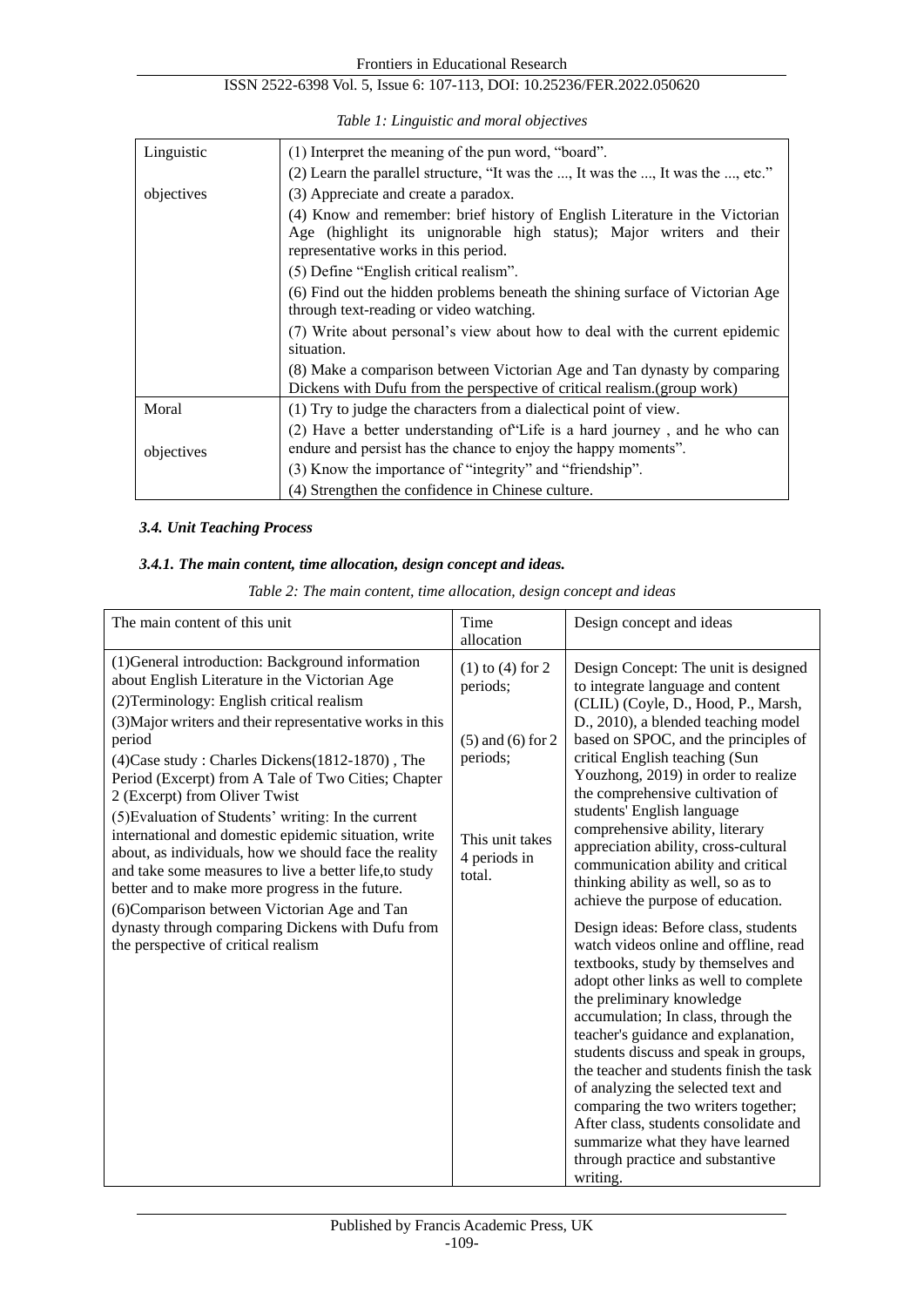#### *3.4.2. The teaching organization process, including specific steps and activities in and out of class*

This unit takes 4 periods in total, and 2 periods per week. Each period is 45 minutes and the time break is 5 minutes.

First period (45min): Before class, students will watch video 1 "Victorian Documentary (English)" online, read part of the content of the first chapter of A Tale of Two Cities ,"Times" (Charles Dickens, 2003), and preview the content of page 118-129 in the textbook to understand the background, literary achievements and works of representative writers of the Victorian Era. In class, the teacher guides students to analyze the two sides of the Victorian era, highlighting the many social problems that existed beneath its glorious facade. On this basis, the definition of "British critical realism" is given. Students should understand and remember the main forms of literary achievements in this period, and pay attention to its representative writers and their major representative works. Second period (45min): In class, the teacher guides students to review and further understand and strengthen the historical background and definition of "critical realism"; Students need to understand the usage of "paradox", analyze the difference between "paradox" and "oxymoron", and then appreciate the use of "parallelism" and "paradox" in the text excerpts of "A Tale of Two Cities", and the contradictory thoughts conveyed by them. Then it comes to group creation and sharing of paradox; The teacher guides the students to appreciate the extracts of "Oliver Twist", and then to discuss and summarize the historical background and social problems of the Victorian period reflected in "Oliver Twist". After class, students will complete the exercises on pages 172-174, and the teacher will provide reference answers and deal with students' puzzles online. Students are required to make a research about the life experiences and social background of Du Fu and Dickens online to prepare for the next class; Based on the text excerpts from A Tale of Two Cities and the international and domestic environments under the current epidemic environment, Students are asked to think about how to face the reality and live a better life, to study better and to make more progress in the future.

Third period (45min): Students submit completed homework online before class. In class, as for the online submission of homework, the student group and peer will conduct mutual evaluation online, and then the teacher gives feedback and shares excellent texts with students. Fourth period (45min): Students watch the 8-minute segment of video 2 "BBC documentary Du Fu (English)". The group discusses the Victorian era and tang Dynasty through comparing Dickens and Du Fu from the perspective of critical realism. The group will share the discussion result orally, and the teacher will guide students to give the comments. After class, on the basis of class discussion, students will work together in groups to further consult supplementary materials. A week later, a small paper framework will be formed and submitted online. After completing the evaluation which will be included in the formative assessment, the teacher will give feedback to students.

#### *3.4.3. How to achieve the integration of language and education in the teaching process of this unit*

First, in offline classes, the teacher guides students to understand and analyze the two sides of the Victorian Era, highlight the numerous social problems existing under its glorious appearance, and on this basis, define "British critical realism" from the historical and dialectical perspectives, and learn its representative writers and their major works. The teacher guides students to review the definition of "critical realism", to find out the "paradox" embodied in the beginning chapter of "A Tale of Two Cities". On the basis of it, students go through group discussion activities to share "paradox" examples they have created as a collective work, and then sum up the Victorian era background and social problems reflected in"Oliver Twist". The evaluation of students' substantive writing aims at cultivating students' comprehensive English language use ability, literature appreciation ability, and critical thinking ability.

Second, as for the arrangement of online and offline homework, students are guided to make the comparison between Du Fu and Dickens from the perspective of critical realism, and then make the comparison between the Tang Dynasty and the Victorian period in a further step. Besides they are asked to consider how individuals can better cope with the current global situation of the epidemic to live a better life,to study better and to make more progress in the future. These aspects can not only further strengthen students' comprehensive English language use ability and literature appreciation ability, but also improve students' cross-cultural thinking ability, realizing the organic integration of language learning and educational goals.

## *3.5. Unit Teaching Evaluation*

The evaluation concept of this unit is integrated into the concept of "Teacher-Student Cooperative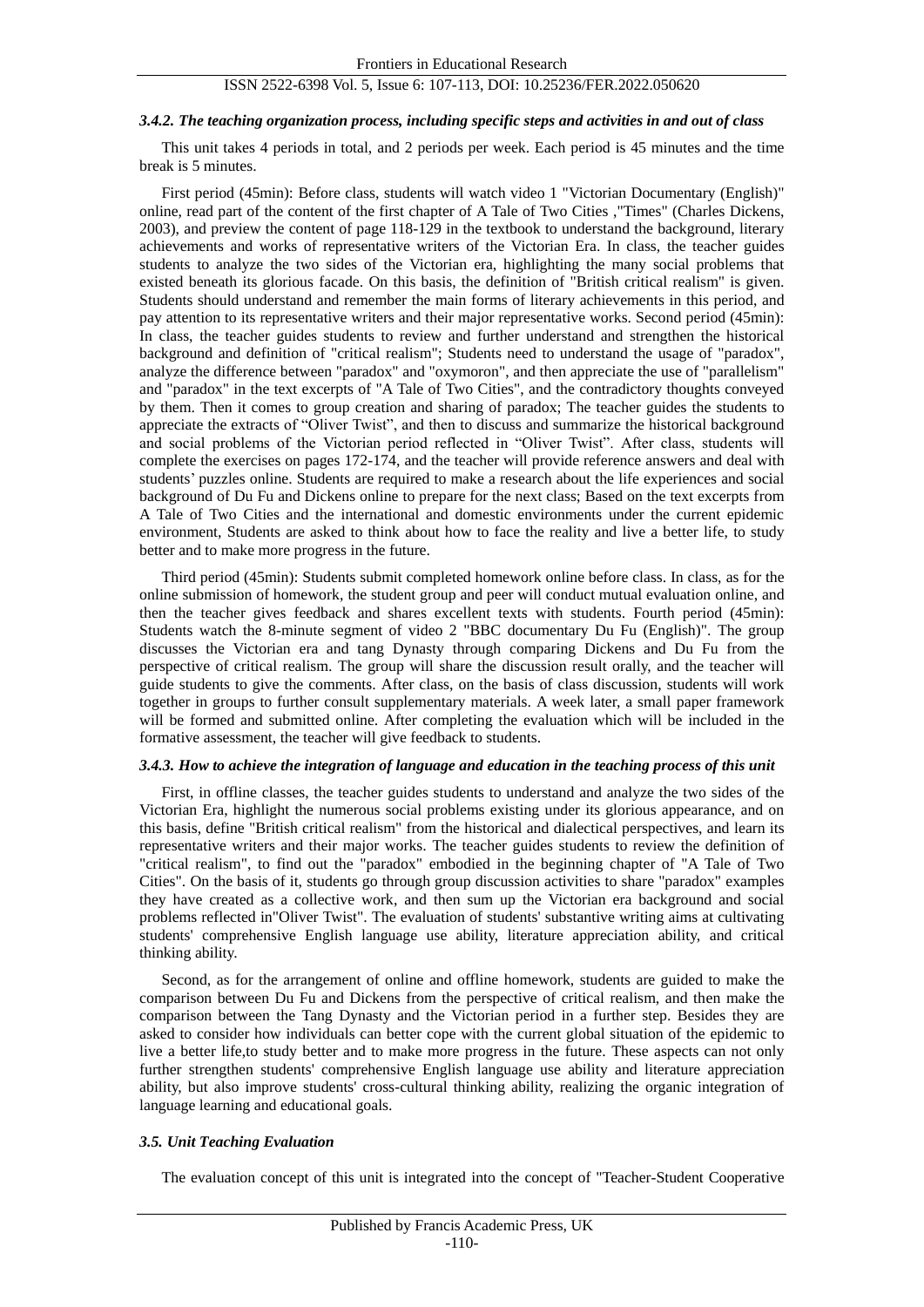Assessment (TSCA)", and the concept of mixed teaching mode in and out of class or online and offline. It tries to follow the principles of "objectivity, impartiality, science, diversification and motivation". The evaluation methods are diversified, including the combination of immediacy and delay, formative assessment and summative assessment. The specific evaluation aspects are the followings: (1) in class or offline, evaluation mainly focuses on students' performance, such as whether they have actively involved in or not while analyzing the two sides of Victorian, defining and reviewing the "critical realism", revealing the social problems reflected in "Oliver Twist", and appreciating the opening excerpts from "A Tale of Two Cities". In addition whether they have actively participated in and contributed their own views and thoughts in group discussion and mutual evaluation or not are also considered. (2) In the extracurricular or online aspect, the focus of evaluation is on whether students' extracurricular independent learning ability is reflected by talking about personal answers in connection with the epidemic reality; Besides, through the comparison framework of Du Fu and Dickens submitted by the students, the teacher examines whether the students have further studied and consulted materials, and whether or not they have made progress in their comprehensive English language use ability, literature appreciation ability and cross-cultural thinking ability.

#### *3.6. Plan of Using Teaching Materials*

Textbook contents selected, integrated and applied in this unit: (1) Chapter 6 of Victorian English Literature in "A Brief History and Selected Readings of British and American Literature", Foreign Language Teaching and Research Press, 2017, pp. 118-129. The content mainly involves the introduction of the background knowledge of the Victorian era, the definition of "critical realism", the introduction of representative writers and their representative works from Dickens to Browning, and the selection of the second chapter of "Oliver Twist". The textbook "A Brief History and Selected Readings of British and American Literature" is compiled strictly in accordance with the requirements of the Syllabus for English Majors in Colleges and Universities issued by the Ministry of Education. It takes the history of British and American literature as the main line, briefly introducing the history of British and American literature and the works of key writers, and selecting classic works or fragments for reading. The background includes the main literary trends, literary movements, representative writers and literary terms. It can be seen that this textbook integrates the history of British and American literature and the reading of classics, aiming to enable English major students to have a comprehensive understanding of the origin and development of British and American literature, and to absorb the essence of British and American culture. Thus it helps students to learn native English, to broaden their range of knowledge and to feel the charm of language during the process of reading and appreciating classical literature, as a result of which students' integrated English language use ability, literary appreciation ability, and cross-cultural ability can be improved and the integration of language and education can be realized. [3] (2) The sixth part Victorian literature in "A Brief History of English literature", published by Foreign Language Teaching and Research Press (Liu Yiqing, et.al., 2010, pp. 219-300), mainly covers the Victorian era background, the main literary achievement, and its representative writers of overview, and plot introduction and comments in "A Tale of Two Cities" . The textbook "A Brief History of English Literature" follows the principle of emphasis on the past and understatement of the present. The comment section centers around the selection of domestic controversial views, trying to stimulate learners' interest and cultivate their awareness of independent thinking, which is conducive to the realization of the integration of language and education. [4]

#### **4. Single Period Teaching Design Scheme**

#### *4.1. Teaching Objectives*

#### *4.1.1. Specific teaching objectives of one period selected : (45 minutes)*

First, Students further understand and strengthen the historical background and characteristics of the emergence of "critical realism";

Second, a "paradox" can be created by appreciating excerpts of the text;

Third, through group activities, students can summarize the Victorian era background and social problems reflected in Oliver Twist.

Fourth, after class exercises, students can further consolidate their comprehensive English language use ability, literature appreciation ability and cross-cultural thinking ability, and realize the organic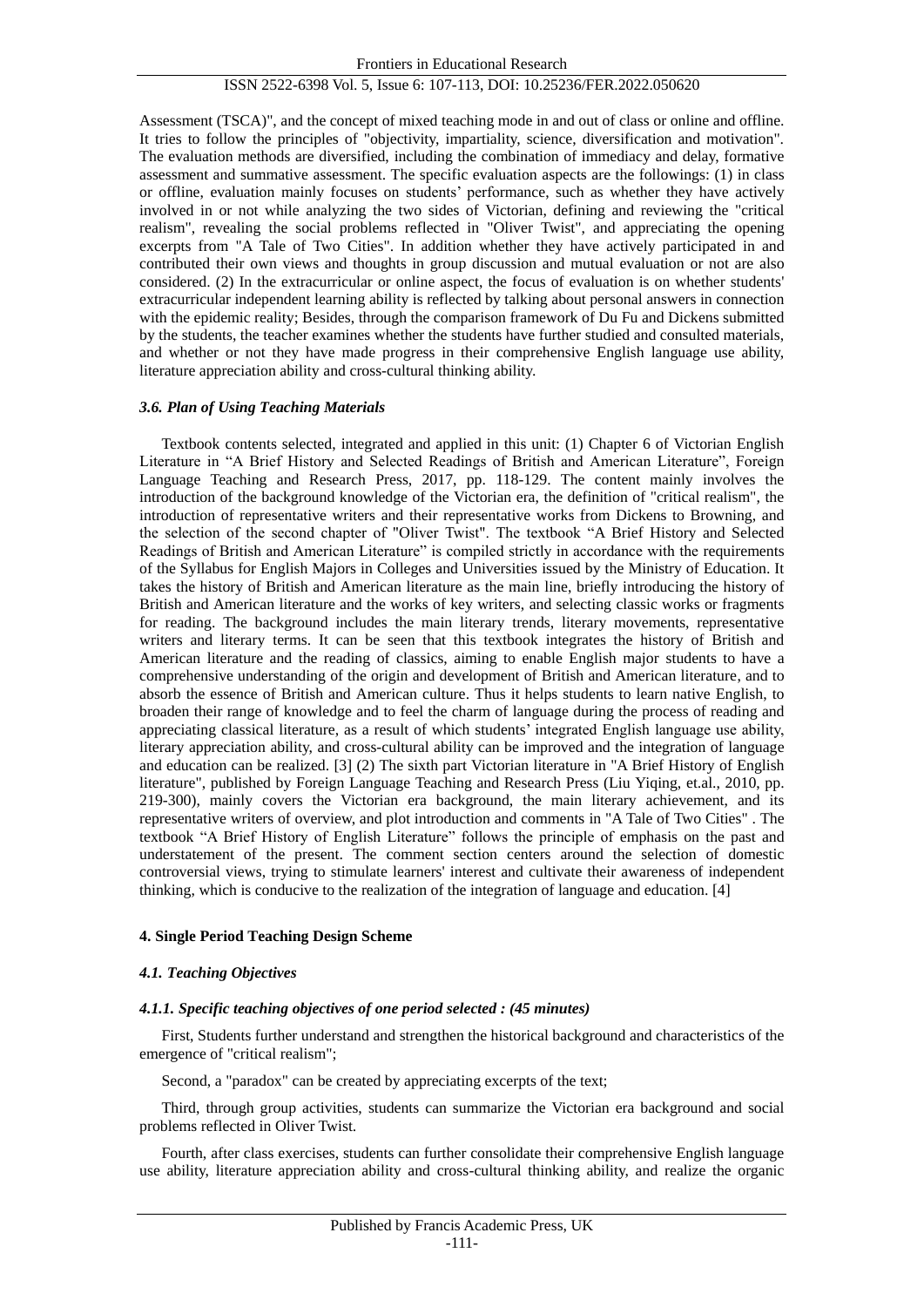integration of language learning and educational goals.

#### *4.1.2. The relationship between this goal and the unit teaching goal:*

This goal is the lower goal and sub-goal of the unit teaching goal. The learning of this lesson only partially achieves the teaching goal of unit language and education.

#### *4.2. Teaching process*

## *4.2.1. The design concept of this period, the selected textbook content (such as paragraphs, exercises, etc.) and the selection basis.*

The design concept of this period is a blend of CLIL, mixed teaching mode, and some of TERRIFIC in order to realize the integrated use of students' English language ability, literary appreciation, cross-cultural communication ability and the ability of comprehensive training, which leads to the the realization of the purpose of education. The selected textbook content is the sixth chapter of Victorian English literature (Tian Xiangbin, Zhu Fudao, 2017, pp. 118-129). The selection basis is that the selected textbook content mainly involves the introduction of background knowledge of the Victorian era, the definition of" critical realism ", the introduction of representative writers and their representative works from Dickens to Browning, and the selected fragments from the second chapter of Oliver Twist, and after-class exercises as well. The used materials are paragraph 1, 2 and 3 on page 118, paragraph 2 on page 119, paragraph 1, 2 and 3 on page 122, overview section on page 123 to 124, excerpts from pages 124 to 129. After class exercises are on page 129 and page 172 to174.

#### *4.2.2. Teaching organization process, including specific steps and activities.*



*Figure 1: Mind map of teaching organization process*

#### *4.2.3. How to achieve the integration of language and education in the teaching process*

First, the teacher guides the students to understand and analyze the two sides of the Victorian era, highlighting the numerous social problems that existed under its glorious appearance, and then gives a definition of "British critical realism" from the perspective of history and dialectics, and helps students to learn its representative writers and their major works as well. The teacher guides students to review the definition of "critical realism", to find out the "paradox" embodied in the beginning chapter of "A Tale of Two Cities". On the basis of it, students go through group discussion activities to share "paradox" examples they have created as a collective work, and then sum up the Victorian era background and social problems reflected in"Oliver Twist". These steps aim at cultivating students' comprehensive English language ability, literature appreciation ability and critical thinking ability. The arrangement of homework can not only further strengthen students' comprehensive English language use ability and literature appreciation ability, but also improve students' cross-cultural and realistic thinking ability, thus realizing the organic integration of language learning and educational goals.